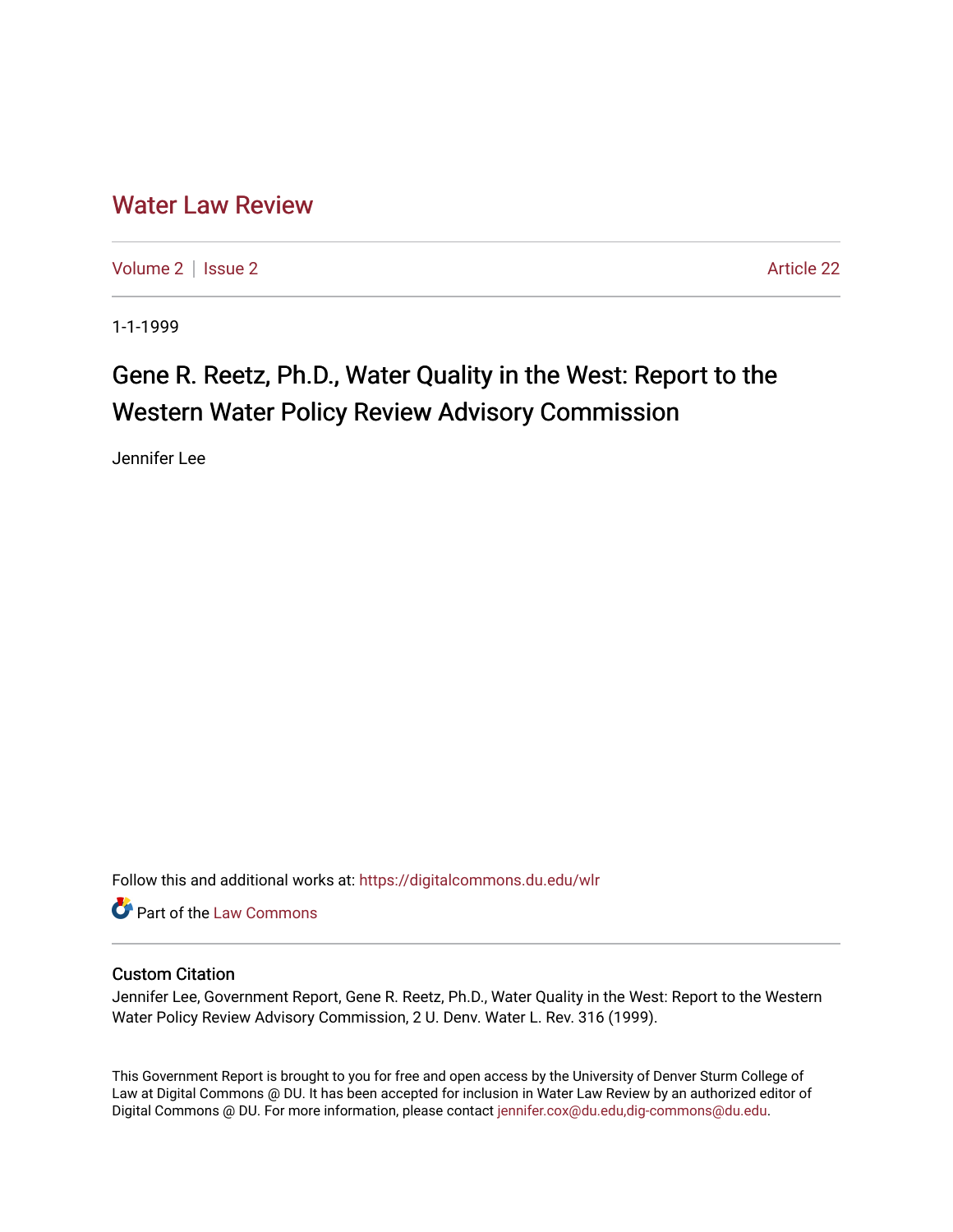**GENE I. REETz, PH.D., WATER QUALITY IN THE WEST: REPORT TO THE WESTERN WATER POLICY REVIEW ADVISORY COMMISSION,** National Technical Information Service, Springfield, VA (1998); **183pp;** softcover.

*Water Quality in the West* highlights water quality issues with a focus on federal programs. While compiled for the Western Water Policy Review Advisory Commission by the Environmental Protection Agency ("EPA"), this book will be useful for anyone looking for a big-picture overview of water problems unique to Western states.

The first few chapters cover the quality of ground, surface, drinking, and tribal waters in the West. Each chapter summarizes the relevant issue, cites major sources of contamination, and gives recommendations. For example, the use of agricultural pesticides is a major threat to drinking water quality—nitrates are the most common public and domestic well contaminates.

Those involved in Indian and tribal water issues should find the tribal water section interesting. Since Western reservations account for nearly eighty percent of all tribal lands within the continental United States and also for a large portion of the West itself, tribal water issues play a dominant role in the Western water quality picture. EPA's Indian Policy guides its work with tribal environmental organizations to overcome problems of water quality due to population increases, land use on and off reservations, and large demands on water resources.

The Sixth Chapter focuses on several different agencies' federal water quality programs. The chapter divides these programs into several categories: education/public involvement, research, planning, incentives, disincentives, prohibitions, and permitting. The disincentives section outlines agencies' arrangement and promotion of clean up efforts for contaminated sites. For example, the Department of Energy developed a clean up program for the Rocky Flats facility located between Boulder and Golden, Colorado. Some agencies, like the EPA and the Department of Agriculture, participate in most of these areas. Especially noteworthy is the Department of Defense's role in planning, disincentives, and permitting. One of their larger roles, through the Army Corps of Engineers, is permitting for dredge and fill material discharged into national waters. This permitting authority comes from the Clean Water Act. The seventh chapter follows with descriptions of federal agency relationships to state water quality programs throughout the West. Highlighted programs include the nitrate reduction initiative in the Central Platte Valley of Nebraska and the Chino Winds Demonstration Project on the problems of grazing in Arizona.

The Eighth and largest chapter of the report looks at major water quality issues separately, with each section again providing recommendations and comments on existing regulations successes and failures. Water quality issues explored include: irrigated